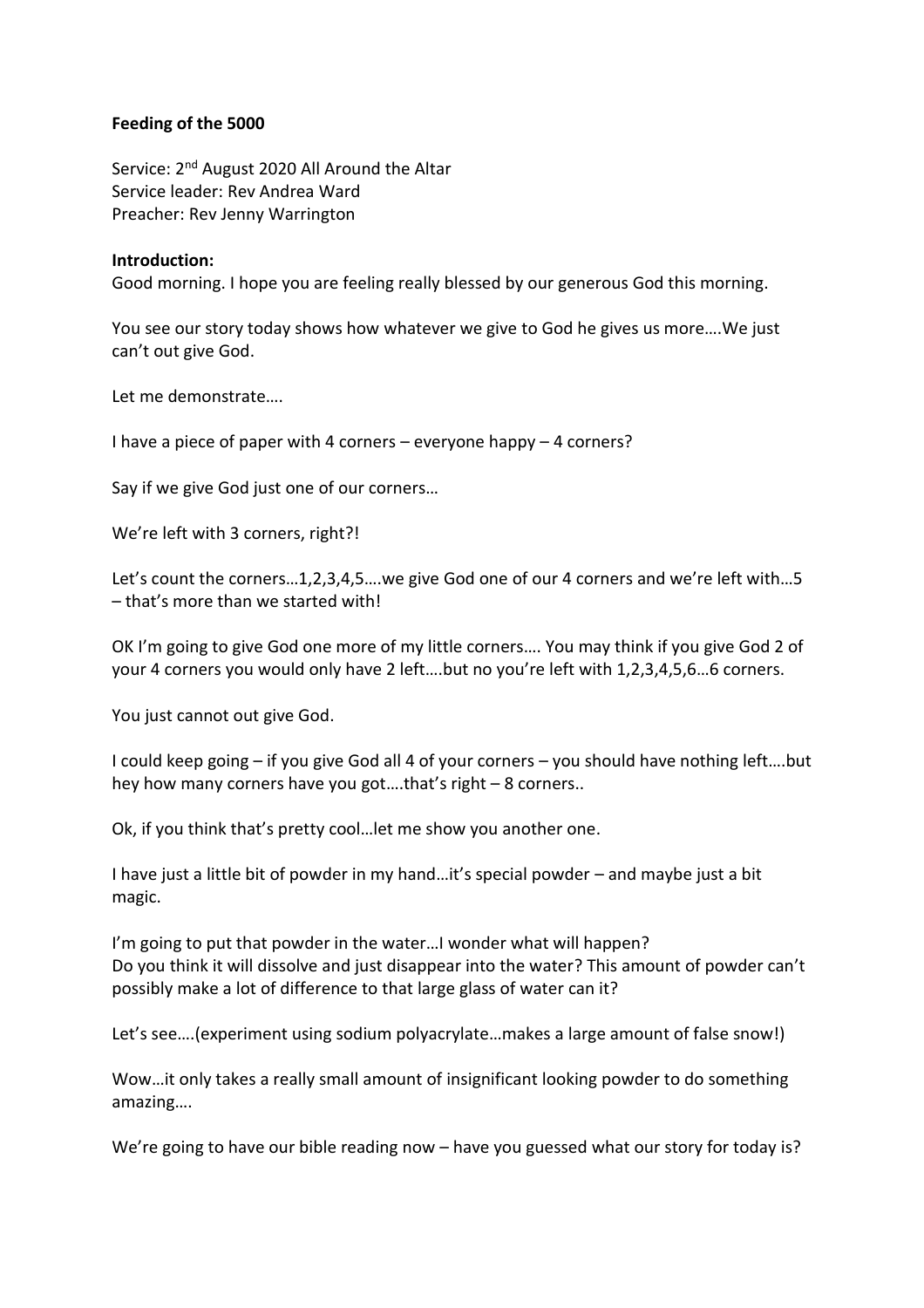## **Dramatized reading of John 6:1-13**

Wow what a great story!

Do you know that story is found in every single gospel in the Bible?

Do you know how many Gospels there are?

4, that's right and their name are?

That's right, Matthew, Mark, Luke and John. The fact that this story is in all of the gospels, means it is very important.

And this story is full of numbers…

5,000 hungry people, well actually that was 5000 hungry men there would have been maybe twice as many if you include the women and the children… So say,10,000 people At least 6 months' wages, 5 loaves, 2 fish, 12 baskets

Lots of numbers. Are you good at maths? Can you do big sums in your head? Or maybe like me, you need to use pen and paper or a calculator.

Well in today's story, however good we are at maths or however well we can add up or use a calculator, Jesus is showing us how when we're thinking about God, our calculators are not much good. We need to put down our calculators and look at God's amazing calculator instead.

You would think that the people in the story would be good at maths – because you see the great mathematician Pythagoras had lived only a short boat ride away from Ephesus. And maybe they were good at maths, but I think they were just about to get a lesson in God's way of doing sums.

Let's see who fares the best in this story…do you remember our three characters…there was the disciple Philip, the disciple Andrew, both of whom had been followers of Jesus for a little while and then there was the young child.

In John's gospel, he remembers how Jesus asked Philip to suggest a plan to feed the five thousand Jesus already knew what he was going to do but he said this to test Philip to see if Philip would stop and think about all the other miracles he had seen Jesus do and believe in a different way of tackling seemingly impossible situations.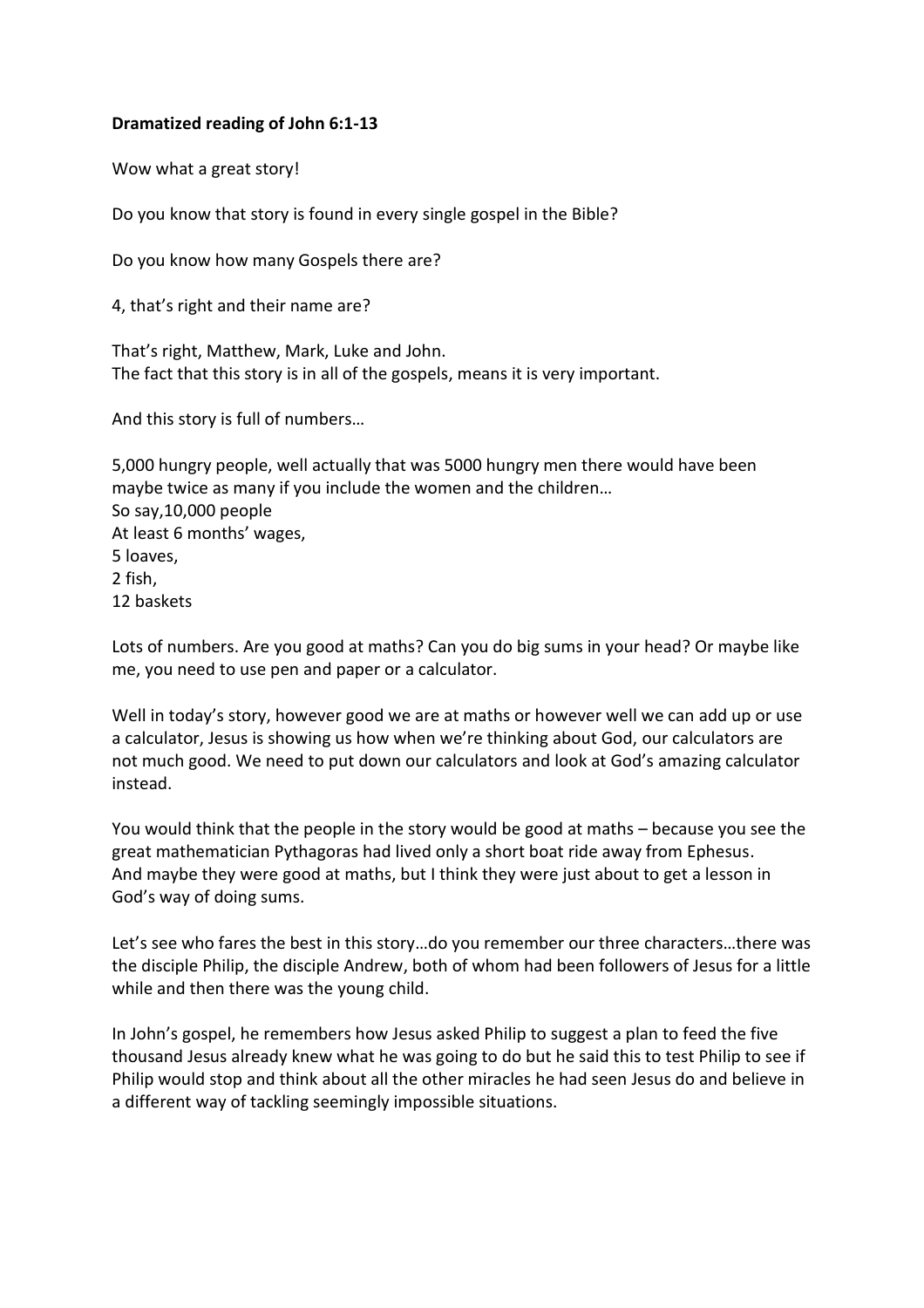But no, Phillip was still thinking with his human calculator…And fails the test by protesting that the numbers just don't add up: it would cost 200 denarii, the equivalent of maybe up to eight months' wages, for each person to be given even just a mouthful.

I'm actually quite impressed with Phillips attempt at maths, aren't you? You can just see him working out how much an average meal would cost and multiplying it by the number of people…pretty impressive mathematical skills….but not what was needed for this moment.

Another disciple, Andrew fares a little better when he brings a boy to Jesus with a packed lunch of five loaves and two fish, but yet again he was using his own calculator rather than God's. He even emphasises that they are SMALL fish and that the bread was made of inferior barley instead of wheat. He then blows it completely by saying…"How far will they go among so many?" Jesus, you cannot be serious!

The one who did pass the test is, yes you've got it, was the boy himself. I can't believe that no one else – absolutely no one else had any food with them that day. Did everyone else set off that morning with nothing? We don't know, but what we do know is only the young child offered anything to Jesus.

Only the young boy, and he was the only one who didn't need a miracle – he had enough food for himself …..and yet he chose to give it to the great multiplier…. he handed over his lunchbox to Jesus as an expression of his faith in God's calculator.

And as we know, Jesus multiplies the boy's five loaves and two fish to feed way over five thousand hungry mouths, not just a mouthful each but a hearty supper for all –

More than that there was loads left over.

God doesn't just give enough…. He gives abundantly. You really cannot out give God!

The symbolism of supplying bread and the 12 baskets left over would not have been lost on the crowd… They would have remembered Moses in the desert and God supplying manna for them to eat and the 12 tribes of Israel going forward into the promised land… Yet there was one greater than Moses here multiplying loaves and fishes.

The crowd would have remembered Elijah and the widow of Zarephath. The widow used up her last flour and oil to make Elijah some bread, food that that was to be the last meal for herself and her son. But she trusted what Elijah said and God refilled her jars – indeed, kept refilling her jars which never ran out of flour or oil during the time of famine. Yet there was one greater than Elijah here multiplying the loaves and the fishes.

There was someone in front of them that was greater than the great names in the Old Testament, Names that symbolised both the law and the prophet's.

This is Jesus, this is God.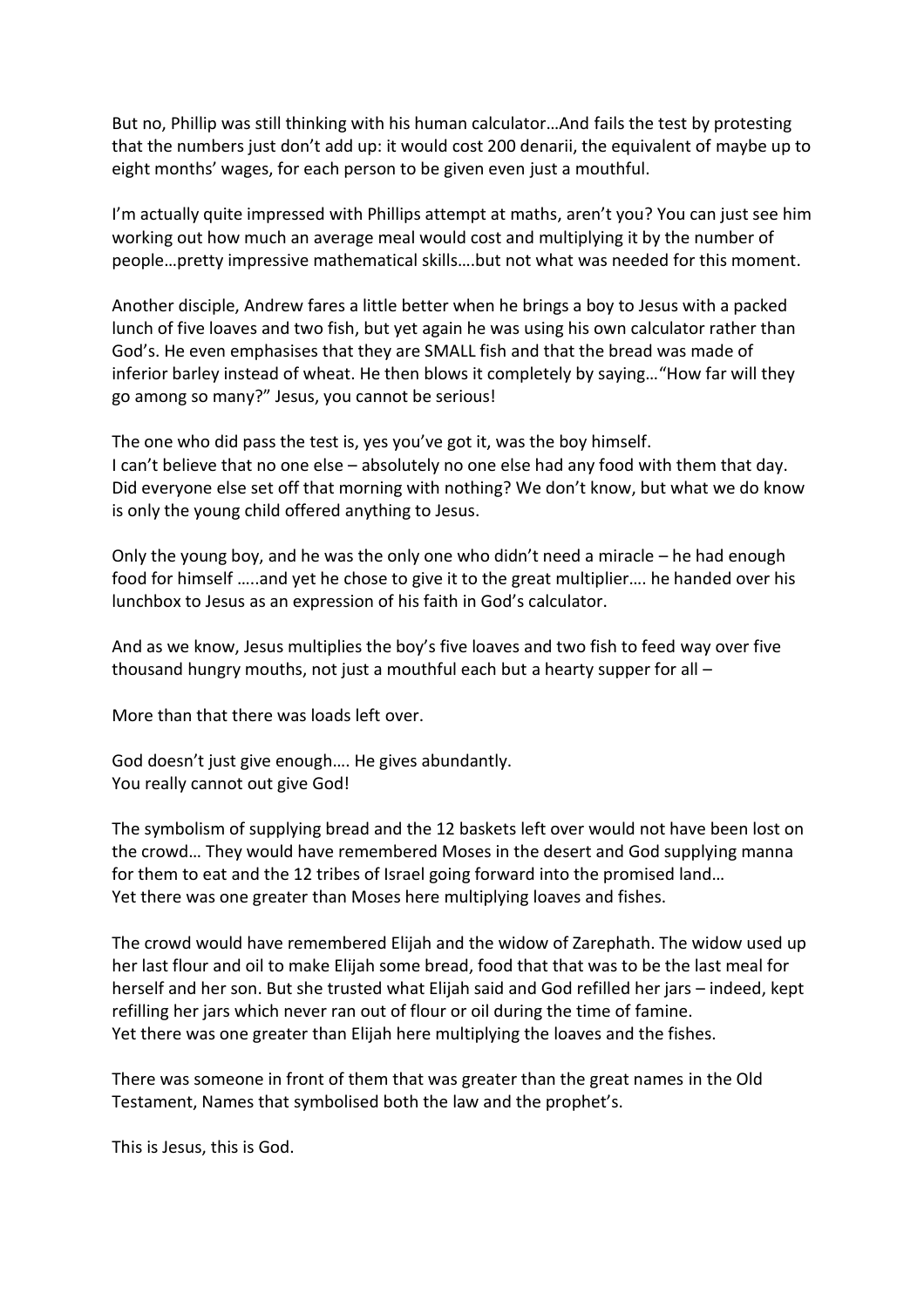If we want to know who Jesus really is, then we need to look and see what he is able to do with even the tiny offerings we can bring to him...

Do you trust Jesus with whatever you offer him? Do you believe that even if we offer a tiny corner if our lives, he will give us more back? If we offer even just a tiny amount of ourselves, God can multiply it.

Do you believe he can use Small fish and inferior barley bread for his glory? Do you believe he can use what you may consider meagre talents and multiply them?

I thank God for all those who have offered their time, money and compassion during this time of the pandemic – believe that God will bless you back even more.

I thank God for all those who have contributed to our online services over the last 4 months – many have had to grapple with new and often tricky technology, and I thank God for our puppets – offering their talents to God.

Because of your contributions, many more people have been reached with the Gospel.

I thank God for those who took the risk of singing in The Blessing.

Know that God will multiply your offering.

The deadline was the 27<sup>th</sup> July but as long as you get it to me by Thursday 6<sup>th</sup> August – they can still be included. It's scary putting yourself out there.

Remember the little boy could have kept his lunch to himself – it wasn't the best lunch after all, and see the amazing result of his offering.

When we get back together in church, we will need more welcomers, more sides people, more stewards to keep us safe. We're going to need a few people to clean door handles and surfaces.

And to grow God's kingdom, we need more finances, Times are hard, the stress of this pandemic has taken its toll and yet Jesus says it is more blessed to give than receive.

Can you trust in Jesus? Can we trust the Lord to defy numbers when we hit problems that in human terms just don't add up?

Jesus who is more powerful than death itself came to show us God's calculator.

God is the God of miracles…but there's one more thing….

At the beginning of this story, the disciples were tired and had tried to get away with Jesus for a bit of rest and relaxation, a bit of down time – they'd been really busy and they needed to stop. They were exhausted, and probably getting a bit tetchy…who here can get a bit techy, a bit irritable when you're tired? I certainly can, but Jesus, who after all, could have just arranged for a bread to come down from the sky…he'd done that before….Jesus wanted to involve the disciples. He involved Philip and Andrew and he wants us to be involved to.

You see, Jesus was teaching his disciples to make Kingdom ministry their daily lifestyle instead of treating it like an occasional adventure. He could see they were tired and hungry